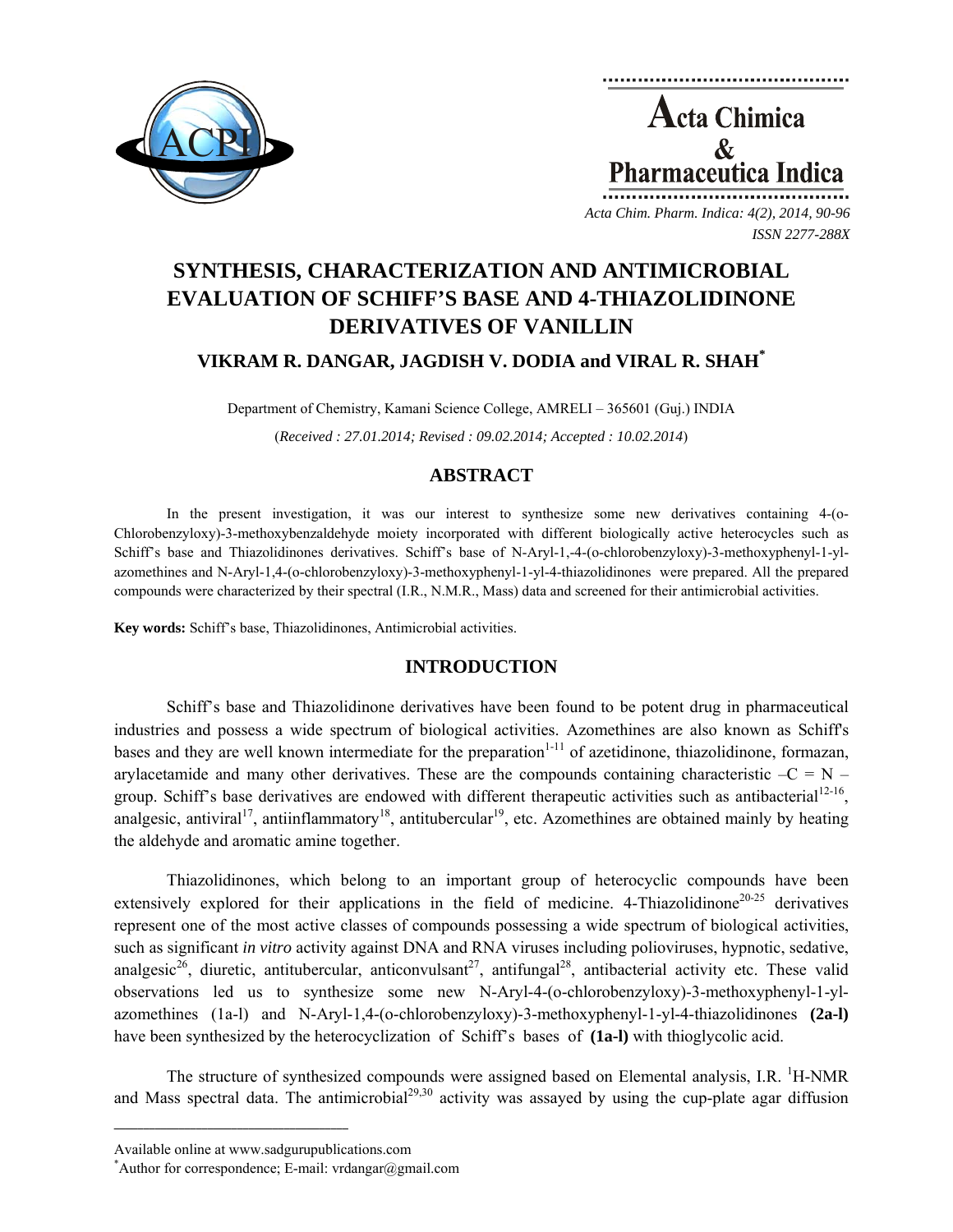method<sup>31</sup> by measuring the zone of inhibition in mm. All the compounds were screened *in vitro* for their antimicrobial activities against varieties of bacterial strains such *Staphylococcus aureus*, *Bacillus subtillis*, *Escherichia coli*, *Proteus* vulgaris and fungi *Aspergillus niger* at 40 μg concentration. Standard drugs like Ampicillin, Amoxicillin, Norfloxacin, Benzyl penicillin and Griseofulvin were used for comparison purpose (Table 1).

| Compd.         | $\mathbf R$                                           | Molecular<br>formula    | Mole.<br>Wt. | M.P.<br>$(^{\circ}C)$ | Nitrogen % |       |
|----------------|-------------------------------------------------------|-------------------------|--------------|-----------------------|------------|-------|
|                |                                                       |                         |              |                       | Calcd.     | Found |
| 1a             | $-C_6H_5$                                             | $C_{21}H_{18}CINO_3$    | 351.5        | 75                    | 3.98       | 3.94  |
| 1 <sub>b</sub> | $-C_{10}H_7$                                          | $C_{25}H_{20}CINO_2$    | 401.5        | 96                    | 3.49       | 3.44  |
| 1c             | $-4-Pr-C6H4$                                          | $C_{21}H_{17}BrCINO_2$  | 430.5        | 110                   | 3.25       | 3.22  |
| 1 <sub>d</sub> | $-3$ -Cl-C <sub>6</sub> H <sub>4</sub>                | $C_{21}H_{17}Cl_2NO_2$  | 386.0        | 60                    | 3.63       | 3.61  |
| 1e             | $-4$ -Cl-C <sub>6</sub> H <sub>4</sub>                | $C_{21}H_{17}Cl_2NO_2$  | 386.0        | 102                   | 3.63       | 3.62  |
| 1f             | $-4-F-C6H4$                                           | $C_{21}H_{17}CIFNO2$    | 369.5        | 85                    | 3.79       | 3.62  |
| 1 <sub>g</sub> | $-2$ -OCH <sub>3</sub> -C <sub>6</sub> H <sub>4</sub> | $C_{22}H_{20}CINO$      | 381.5        | 125                   | 3.67       | 3.64  |
| 1 <sub>h</sub> | $-4$ -OCH <sub>3</sub> -C <sub>6</sub> H <sub>4</sub> | $C_{22}H_{20}CINO_3$    | 381.5        | 110                   | 3.67       | 3.66  |
| 1 <sub>i</sub> | $-2$ -CH <sub>3</sub> -C <sub>6</sub> H <sub>4</sub>  | $C_{22}H_{20}CINO_2$    | 365.5        | 52                    | 3.83       | 3.80  |
| 1j             | $-4$ -CH <sub>3</sub> -C <sub>6</sub> H <sub>4</sub>  | $C_{22}H_{20}CINO_2$    | 365.5        | 60                    | 3.83       | 3.81  |
| 1k             | $-3-NO_2-C_6H_4$                                      | $C_{21}H_{17}CIN_2O_4$  | 396.5        | 125                   | 7.06       | 7.00  |
| 11             | $-4$ -NO <sub>2</sub> -C <sub>6</sub> H <sub>4</sub>  | $C_{21}H_{17}CIN_2O_4$  | 396.5        | 150                   | 7.06       | 7.02  |
| 2a             | $-C_6H_5$                                             | $C_{23}H_{20}CINO_3S$   | 425.5        | 100                   | 3.29       | 3.27  |
| 2 <sub>b</sub> | $-C_{10}H_7$                                          | $C_{27}H_{22}CINO_3S$   | 475.5        | 68                    | 2.94       | 2.90  |
| 2c             | $-4-Pr-C6H4$                                          | $C_{23}H_{19}BrCINO3S$  | 504.5        | 140                   | 2.76       | 2.75  |
| 2d             | $-3$ -Cl-C <sub>6</sub> H <sub>4</sub>                | $C_{23}H_{19}Cl_2NO_3S$ | 460.0        | 115                   | 3.04       | 3.01  |
| 2e             | $-4$ -Cl-C <sub>6</sub> H <sub>4</sub>                | $C_{23}H_{19}CI_2NO_3S$ | 460.0        | 105                   | 3.04       | 3.00  |
| 2f             | $-4-F-C6H4$                                           | $C_{23}H_{19}CIFNO_3S$  | 443.5        | 120                   | 3.16       | 3.12  |
| 2g             | $-4$ -OCH <sub>3</sub> -C <sub>6</sub> H <sub>4</sub> | $C_{24}H_{22}CINO4S$    | 455.5        | 142                   | 3.07       | 3.04  |
| 2 <sub>h</sub> | $-2$ -CH <sub>3</sub> -C <sub>6</sub> H <sub>4</sub>  | $C_{24}H_{22}CINO_3S$   | 439.5        | 138                   | 3.19       | 3.19  |
| 2i             | $-3$ -CH <sub>3</sub> -C <sub>6</sub> H <sub>4</sub>  | $C_{24}H_{22}CINO_3S$   | 439.5        | 125                   | 3.19       | 3.17  |
| 2j             | $-4$ -CH <sub>3</sub> -C <sub>6</sub> H <sub>4</sub>  | $C_{24}H_{22}CINO_3S$   | 439.5        | 82                    | 3.19       | 3.16  |
| 2k             | $-3-NO_2-C_6H_4$                                      | $C_{23}H_{19}CIN_2O_5S$ | 470.5        | 132                   | 5.95       | 5.94  |
| 2 <sub>l</sub> | $-4-NO_2-C_6H_4$                                      | $C_{23}H_{19}CIN_2O_5S$ | 470.5        | 118                   | 5.95       | 5.93  |

**Table 1: Characterization data of the compounds 1a-l and 2a-l** 

## **EXPERIMENTAL**

Melting points were taken in open capillary tubes are uncorrected. IR spectra (cm<sup>-1</sup>) were recorded on Shimadzu-435-IR Spectrophotometer and, <sup>1</sup>H-NMR spectra on Bruker spectrometer (300 MHz) using TMS as an internal standard, chemical shift in δ ppm.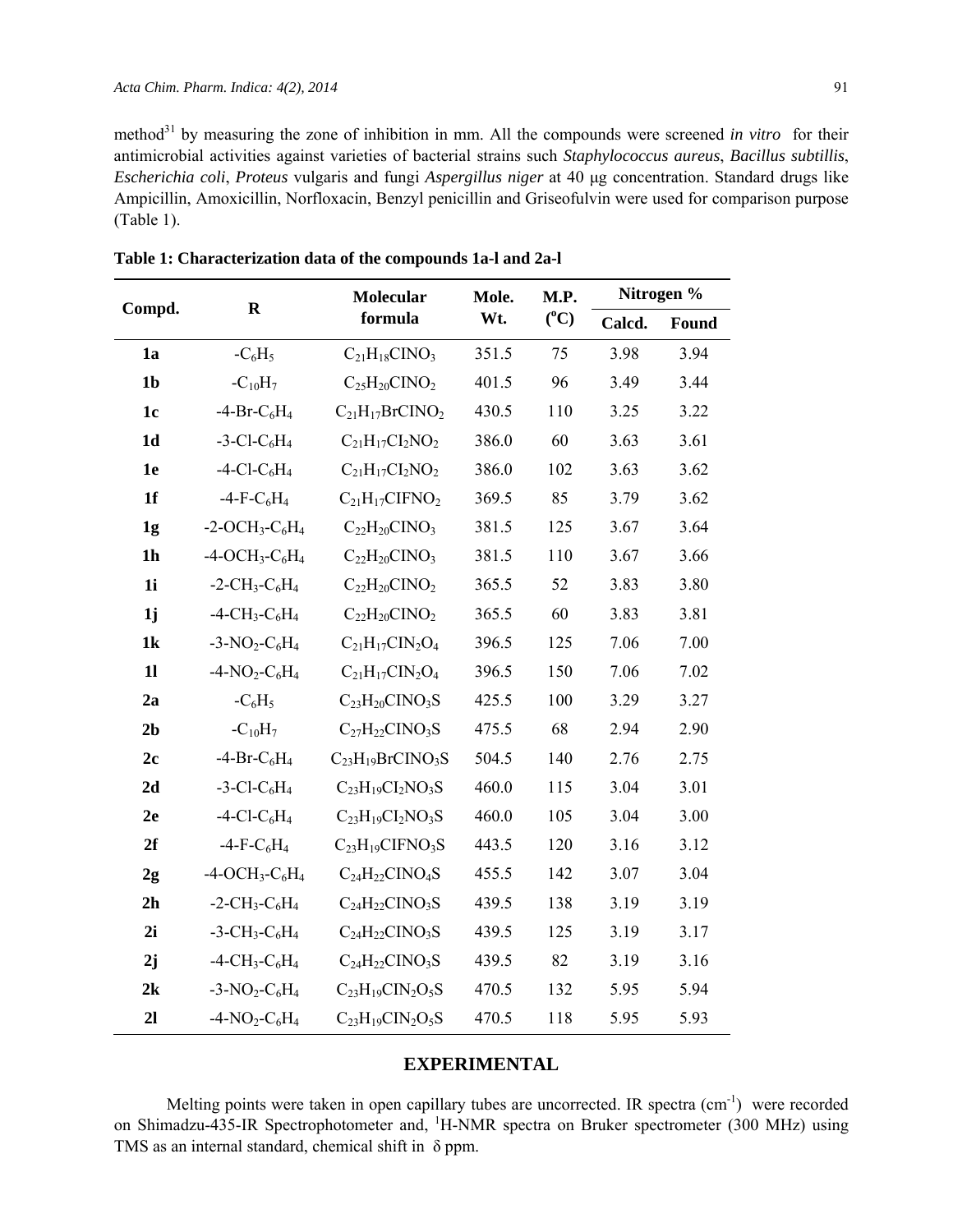#### **General procedure for the preparation of 4-(o-Chlorobenzyloxy)-3-methoxybenzaldehyde**

The solution of Vanillin (1.53 g, 0.01 M) in D.M.F. (15.0 mL) was heated at  $65-70^{\circ}$ C with 2-chlorobenzyl chloride (1.75 g, 0.01) and  $K_2CO_3(2.76 \text{ g}, 0.02)$  for 5 hrs, after 5 hrs product was precipitated by water addition. The separated solid was filtered and leached in Methanol. Yield 92%, M.P. 58°C.

#### **4-(o-chlorobenzyloxy)-3-methoxybenzaldehyde**

Yield 92%, M.P. 58<sup>o</sup>C; IR (KBr): v 2922 (-CHO), 1260 (-OCH<sub>3</sub>), 640 (-C-Cl); 1235 (Ar-O-C) cm<sup>-1</sup>, <sup>1</sup>H NMP (CDCL): 8.0.86 (a 1H CHO), 5.15 (a 2H O CH<sub>2</sub>), 6.06.8.03 (m<sup>-7H</sup> Arth 3.04 (a 2H OCH) <sup>1</sup>H-NMR (CDCl<sub>3</sub>):  $\delta$  9.86 (s,1H,-CHO), 5.15 (s, 2H,-O-CH<sub>2</sub>-) 6.96-8.03 (m, 7H, ArH) 3.94 (s, 3H, -OCH<sub>3</sub>). Mass m/z 276. M.F.:  $C_{15}H_{13}O_3Cl$ .

## **General procedure for the preparation of N-(p-Methoxyphenyl)-1,-4-(o-chlorobenzyloxy)-3 methoxyphenyl-1-yl-azomethine (1a-l)**

Mixture of 4-(o-Chlorobezyloxy)-3-methoxybenzaldehyde (2.76 g, 0.01 M) and p-Methoxy aniline (1.23 g, 0.01 M) in methanol was refluxed in presence of glacial acetic acid for 12 hr. The separated solid was filtered out and crystallized from ethanol. Yield 64 %, m.p  $110^{\circ}$ C. (C<sub>22</sub>H<sub>20</sub>CINO<sub>3</sub>; Required: C, 69.20; H, 5.24; N, 3.67; Found: C, 69.15; H, 5.20; N, 3.66%. Similarly, other N-Aryl-1,-4-(o-chlorobenzyloxy)-3 methoxyphenyl-1-yl-azomethines were prepared.

## **N-(p-Methoxyphenyl)-1,-4-(o-chlorobenzyloxy)-3-methoxyphenyl-1-yl-azomethine**

Yield 64%, M.P. 110°C; IR(KBr): v 2962.62, 2829.88, 1438.23 (Alkane, -CH<sub>3</sub>), 1227.22 (-OCH<sub>3</sub>), 759.94 (-C-Cl); 1213.82 (Ar-O-C), 1577.05 (Imine, C=N), 3065.80, 1506.46, 1139.28, 823.21 (Aromatic), cm<sup>-1</sup>; <sup>1</sup>H-NMR (CDCl<sub>3</sub>) : δ 3.74, (s, 3H, -OCH<sub>3</sub>), 3.93 (s, 3H, -OCH<sub>3</sub>), 8.29 (s, 1H, -CH=N-), 5.24 (s, 2H, -O-CH<sub>2</sub>-), 6.81-7.56 (m, 11H, Ar-H), Mass m/z 381.5. M.F.: C<sub>22</sub>H<sub>20</sub>ClNO<sub>3</sub>.

# General procedure for the preparation of 2-[4-(o-chlorobenzyloxy)-3-methoxyphenyl-1-yl]-N3- (p**chlorophenyl)-1,3-thiazolidin-4-one (2a-l):**

A mixture of N-(p-Chlorophenyl)-1,-4-(o-chlorobenzyloxy)-3-methoxyphenyl-1-yl-azomethine (3.81 g, 0.01 M) in benzene (25 mL) was taken, Dean stark apparatus was attached to it and thioglycolic acid (0.92 gm, 0.01 M) in benzene was added slowly. Then it was refluxed for 14 hrs, during the course of the reaction the water was removed continuously. The benzene was distilled off to get the thiazolidinones. The solid product was filtered, dried and recrystallized from absolute alcohol. Yield: 60%, M.P. 105°C. (C23H19Cl2NO3S; Required: C: 60.0; H: 4.13; N: 3.0; S: 6.95; Found: C:59.95; H: 4.10; N:3.0; S:6.90%), Similarly, other 4-thiazolidinones were prepared.

#### **2-[4-(o-chlorobenzyloxy)-3-methoxyphenyl-1-yl]-N3-(p-chlorophenyl)-1,3-thiazolidin-4-one**

Yield 60%, M.P. 105°C; IR(KBr): v 2943.06, 2829.88, 1465.50 (Alkane, -CH<sub>3</sub>), 1256.56 (-OCH<sub>3</sub>), 745.01 (-C-Cl); 1213.82 (Ar-O-C), 1376.87 (-C-N str.), 1698.39(-C=O str.), 745.01 (C-S-C str.) 3066.77, 1505.39, 1130.95, 823.21 (Aromatic), cm<sup>-1</sup>; <sup>1</sup>H-NMR (CDCl<sub>3</sub>): δ ppm 3.72, (s, 3H, -O-CH<sub>3</sub>), 3.35 (s, 2H, -S-CH2-CO-), 5.24 (s,1H,-CH-), 5.27 (s, 2H, -O-CH2-) 7.21-7.63 (m, 11H, Ar-H). Mass m/z 460.0.  $M.F.:C_{23}H_{19}Cl_2NO_3S.$ 

#### **RESULTS AND DISCUSSION**

The synthesis of N-Aryl-4-(o-chlorobenzyloxy)-3-methoxyphenyl-1-yl-azomethines Type-**(1a-l)** was prepared by reaction of 4-(o-Chlorobenzyloxy)-3-methoxybenzaldehyde and amine derivatives in presence of glacial acetic acid and N-Aryl-1,4-(o-chlorobenzyloxy)-3-methoxyphenyl-1-yl-4-thiazolidinones Type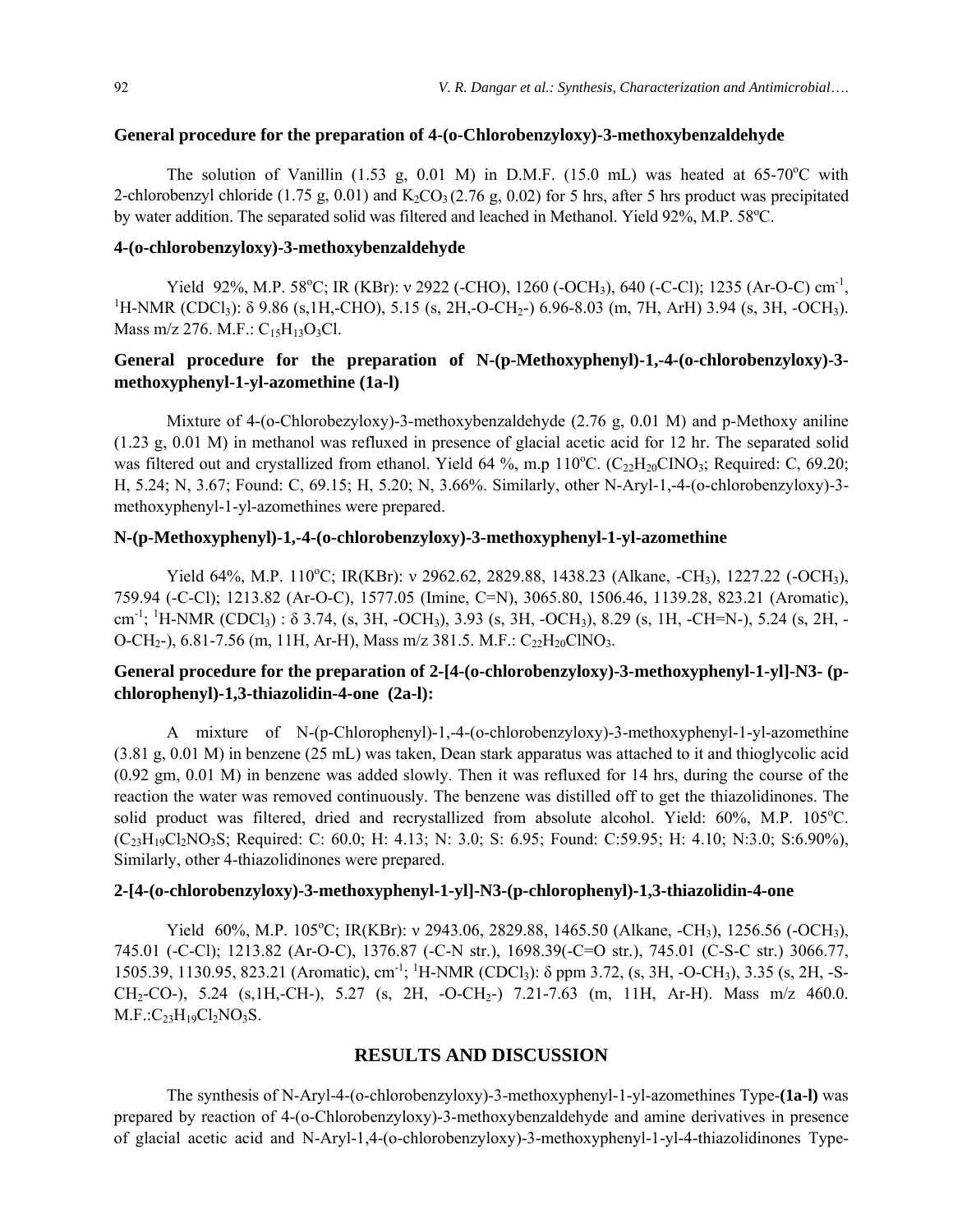**(2a-l)** have been prepared by the reaction of N-Aryl-4-(o-chlorobenzyloxy)-3-methoxyphenyl-1-ylazomethines with Thioglycolic acid in benzene at ambient temperature (**Scheme 1**).



#### **Scheme 1**

The formulas of selected compounds were confirmed by the elemental analysis and their structures were determined by IR,  ${}^{1}$ H-NMR, and mass spectral data.

### **Antibacterial activity**

It has been observed from the microbiological data that all compounds **(1a-l)** and **(2a-l)** were found to be mild to moderately active against Gram positive and Gram negative bacterial strains. However the maximum activity was observed in compounds **(1d)**, **(1g)**, **(1j)**, **(2b)**, **(2d)**, **(2f)** against *S. aureus*. The significant activity was observed in compounds **(1d)**, **(1e)**, **(1f)**, **(2e)**, **(2g)**, **(2k)** against *B. subtillis*. The maximum activity was displayed by the compounds **(1e)**, **(1g)**, **(1i)**, **(2a)**, **(2d)**, **(2f)**, against *E. coli*. The compounds **(1b)**, **(1d)**, **(1f)**, **(2e)**, **(2i)** and **(2j)** were comparatively more effective against *P. vulgaris*.

**Table 2: Antibacterial and antifungal activity of compounds (1a-l) and (2a-l)** 

| Compd.         | Antibacterial activity (zone of inhibition in mm) | <b>Antifungal</b><br>activity |         |             |          |
|----------------|---------------------------------------------------|-------------------------------|---------|-------------|----------|
|                | <i>S. aureus</i>                                  | <b>B.</b> subtillis           | E. coli | P. vulgaris | A. niger |
| 1a             | 12                                                | 13                            | 15      | 15          | 20       |
| 1 <sub>b</sub> | 14                                                | 16                            | 13      | 18          | 21       |
| 1 <sub>c</sub> | 10                                                | 19                            | 13      | 14          | 19       |
| 1 <sub>d</sub> | 16                                                | 21                            | 14      | 24          | 17       |
| 1e             | 10                                                | 22                            | 17      | 18          | 12       |
| 1f             | 10                                                | 20                            | 15      | 22          | 18       |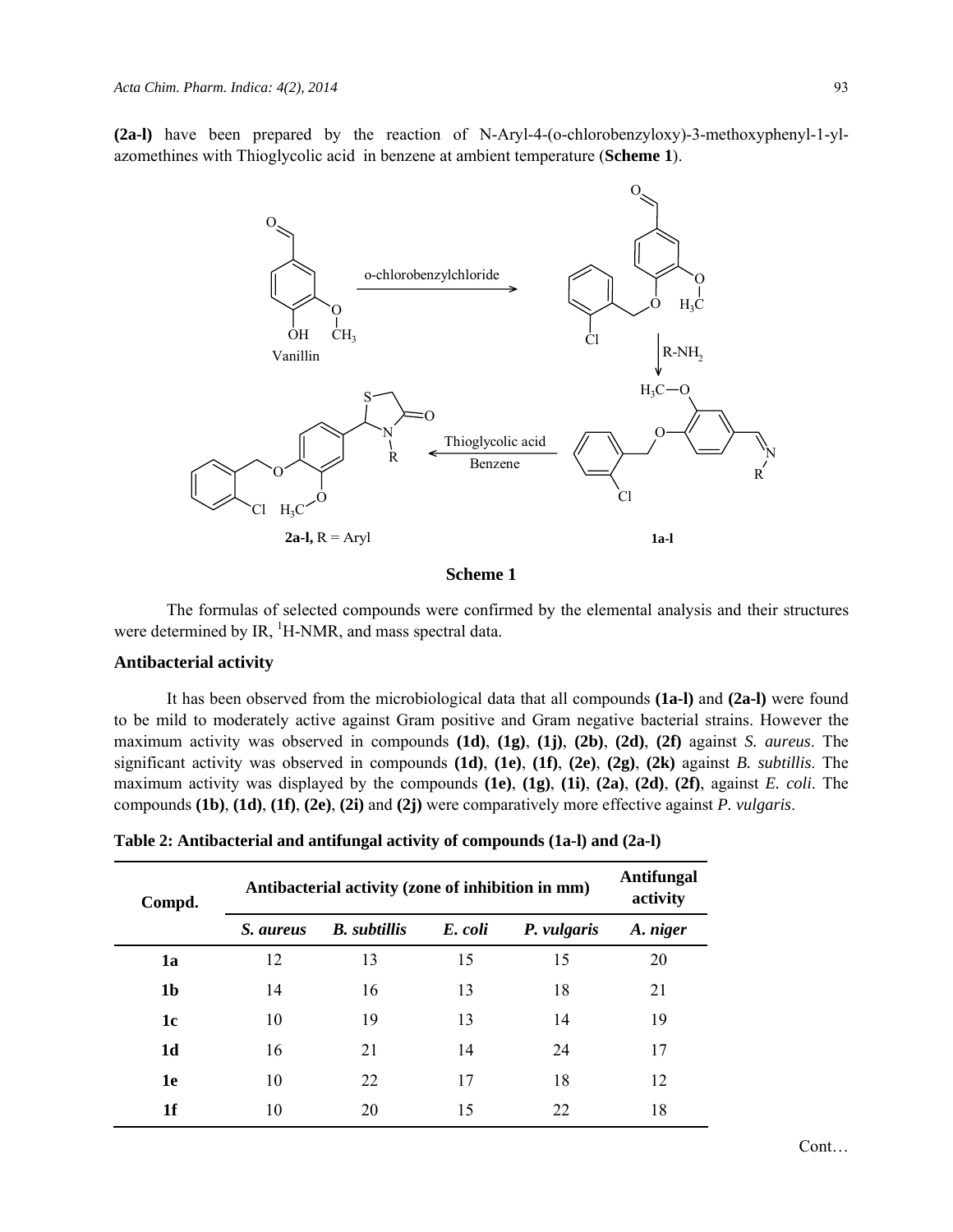| Compd.         | Antibacterial activity (zone of inhibition in mm) | <b>Antifungal</b><br>activity |                          |                          |          |
|----------------|---------------------------------------------------|-------------------------------|--------------------------|--------------------------|----------|
|                | S. aureus                                         | <b>B.</b> subtillis           | E. coli                  | P. vulgaris              | A. niger |
| 1 <sub>g</sub> | 19                                                | 18                            | 25                       | 14                       | 18       |
| 1 <sub>h</sub> | 11                                                | 18                            | 14                       | 14                       | 16       |
| 1i             | 13                                                | 19                            | 27                       | 16                       | 20       |
| 1j             | 16                                                | 12                            | 14                       | 15                       | 14       |
| 1k             | 8                                                 | 14                            | 13                       | 14                       | 12       |
| 11             | 13                                                | 14                            | 20                       | 16                       | 16       |
| 2a             | 20                                                | 12                            | 22                       | 17                       | 13       |
| 2 <sub>b</sub> | 21                                                | 12                            | 19                       | 14                       | 16       |
| 2c             | 18                                                | 14                            | 16                       | 14                       | 19       |
| 2d             | 23                                                | 20                            | 28                       | 16                       | 20       |
| 2e             | 14                                                | 22                            | 12                       | 25                       | 14       |
| 2f             | 26                                                | 16                            | 23                       | 20                       | 15       |
| 2g             | 14                                                | 24                            | 16                       | 18                       | 19       |
| 2h             | 18                                                | 14                            | 16                       | 14                       | 16       |
| 2i             | 14                                                | 16                            | 14                       | 21                       | 14       |
| 2j             | 16                                                | 13                            | 15                       | 22                       | 10       |
| 2k             | 17                                                | 23                            | 16                       | 13                       | 16       |
| 21             | 12                                                | 13                            | 14                       | 15                       | 15       |
| Amoxicillin    | 28                                                | 24                            | 28                       | 22                       |          |
| Ampicillin     | 24                                                | 26                            | 22                       | 20                       |          |
| Penicillin     | 16                                                | 26                            | 22                       | 12                       |          |
| Norfloxacin    | 21                                                | 38                            | 28                       | 25                       |          |
| Griseofulvin   | $\qquad \qquad \blacksquare$                      | $\overline{\phantom{0}}$      | $\overline{\phantom{0}}$ | $\overline{\phantom{0}}$ | 16       |

#### **Antifungal activity**

The antifungal data revealed that compounds were least toxic to the fungal strain. However mild activity was shown by the compounds **(1a), (1b)**, **(1i)**, **(2c)**, **(2d)**, **(2g)** against *A. niger*.

The antibacterial activity was compared with standard drug viz. Ampicillin, Amoxicillin, Norfloxacin, Benzyl penicillin and antifungal activity was compared with standard drug viz. Griseofulvin.

## **CONCLUSION**

The present study leads to a convenient synthetic method for the synthesis of new compounds, which show significant antibacterial and antifungal activity. Further investigation with appropriate structural modification of the above compounds may result in therapeutically useful products.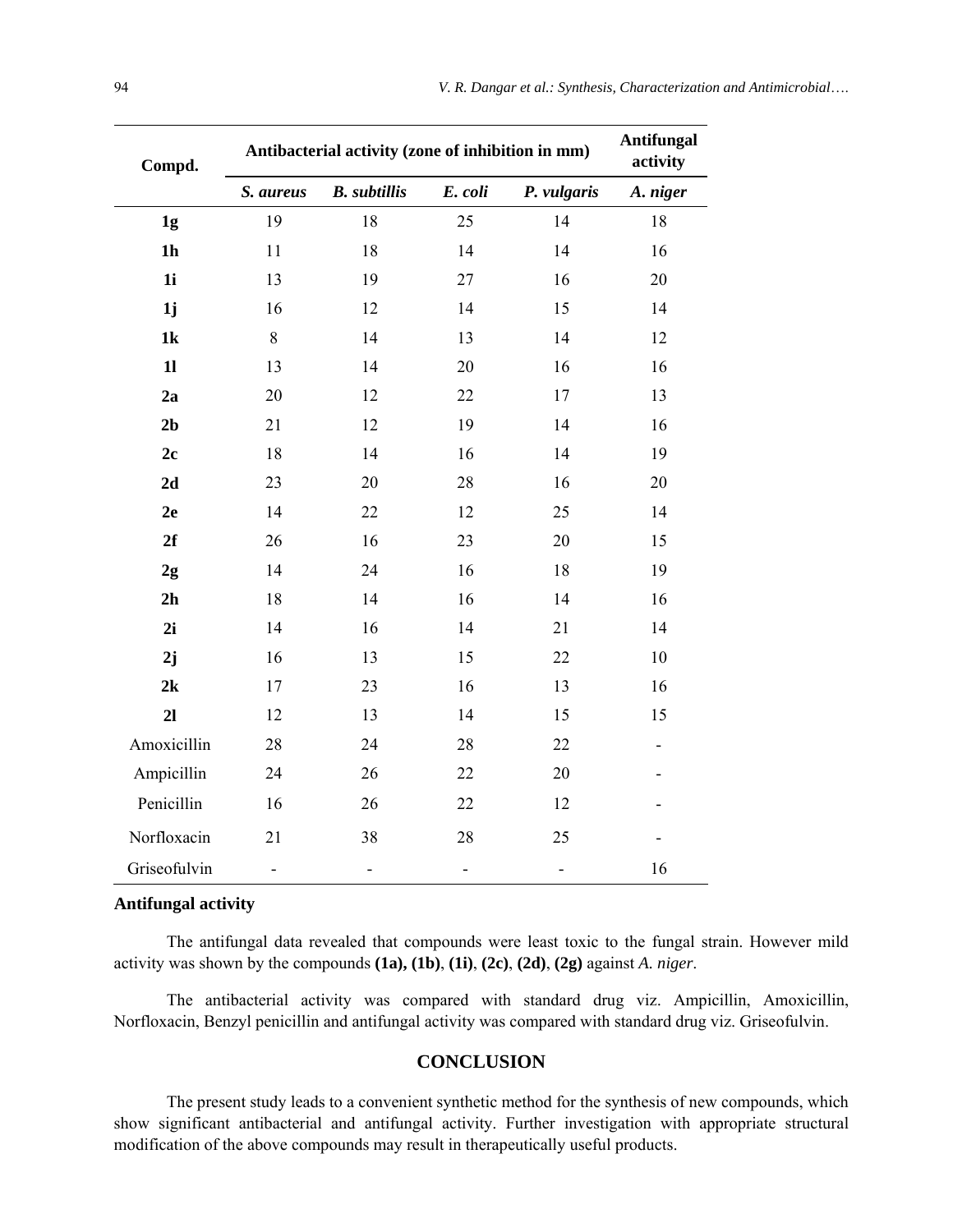#### **Future aspect**

Future investigation could give some interesting results by changing substitution at various position of thiazolidinone as well as vanillin ring.

#### **ACKNOWLEDGMENT**

The authors are thankful to authorities of Kamani Science College, Amreli for providing research facilities and we are also thankful to Department of Chemistry Saurashtra University, Rajkot for I. R., N. M. R., Mass spectral and elemental analysis.

#### **REFERENCES**

- 1. R. Neustadt Bernard and Liu Hong, Chem. Abstr., **139(2)**, 22227v (2003).
- 2. Nettekoven Matthias, Heinrich, Schmitt and Sebastien, Chem. Abstr., **138(21)**, 321280e (2003).
- 3. Krueger Martin, Petrov Orlin, Thierauch Karl Heinz and Siemeister Gerhard, Chem. Abstr., **138(1)**, 4620t (2003).
- 4. S. K. Shrivastava, Soumya Shrivastava and S. D. Shrivastava, Indian J. Chem., **41(B)** 9, 1937-1945 (2002).
- 5. Lattman Rene and Waldmeier Felix, Chem. Abstr., **138 (25)**, 385430m (2003).
- 6. H. Heindel Ned, D. Laskin Jeffery, E. Heck Diene, Guillon and D. Rapp Robert, Chem. Abstr., **139(6)**, 85356g (2003).
- 7. Sobin, Bachmann, J. Am. Chem Soc., 57 2458 (1935).
- 8. M. S. Murray, Chemical Review, **26**, 297-338 (1940).
- 9. Strache, Bre, **21**, 2361 (1888).
- 10. Van Alphen, Dec. Tran. Chim., **54**, 93 (1935).
- 11. Oddo and Tognacchini, Gazz. Chim. Ital., **52**, II, 347 (1922).
- 12. R. H. Mehta, Sonal Shah and Rajeev Vyas, J. Indian Chem. Cos., **69(9)**, 590-592 (1992).
- 13. Chohan, Zahid Hussain, Kusuar, Somina, Chem. Pharm., Bull., **41(5)**, 951-3 (Eng.) (1993).
- 14. Anjani Solankee, Pankaj Mistry and V. M. Patel, Orient J. Chem., **13(30)**, 289-292 (1997).
- 15. Ali, Yousif, Al-Rawi, Annis and S. A1-Rawi Muna, Dirasat Nat., Eng. Sct., **25(1)**, 94-99 (1998).
- 16. B. S. Holla and R. Gonzalves, Boll. Chim. Farm., **137(11)**, 467-472 (1998).
- 17. Wang, Yangang, Ye, Wenfa, Yang Jun, Lou, Aihong, Wuhan Daxue Xuebao, Ziran Kexueban (1996), 191-194 (Ch.); Chem. Abstr. 125(13), 167488b (1996).
- 18. Cascaval Alexandru, Stocia, Gheorghe-Zaharia, Berdan, Ioan, Rom. RO. 106, 403, (C1. CO7D 231/04), (1993), Appl. 143, 707. 15, (1990).
- 19. Smalders, Robert Rene, Brunin. Dominique and Sarten, Frederic, Bull. Soc. Chim. Belg. (1988), **97** (11-12), 941-4 (Fr); Chem. Abstr., **112**, 511, 21055t (1990).
- 20. C. Liberman and A. Lange, Ann., **207**, 121 (1881).
- 21. A. Mystafa, W. Asker, A. F. A. Shalaby and M. E. E. Shobby, J. Org. Chem., **23**, 1992 (1958).